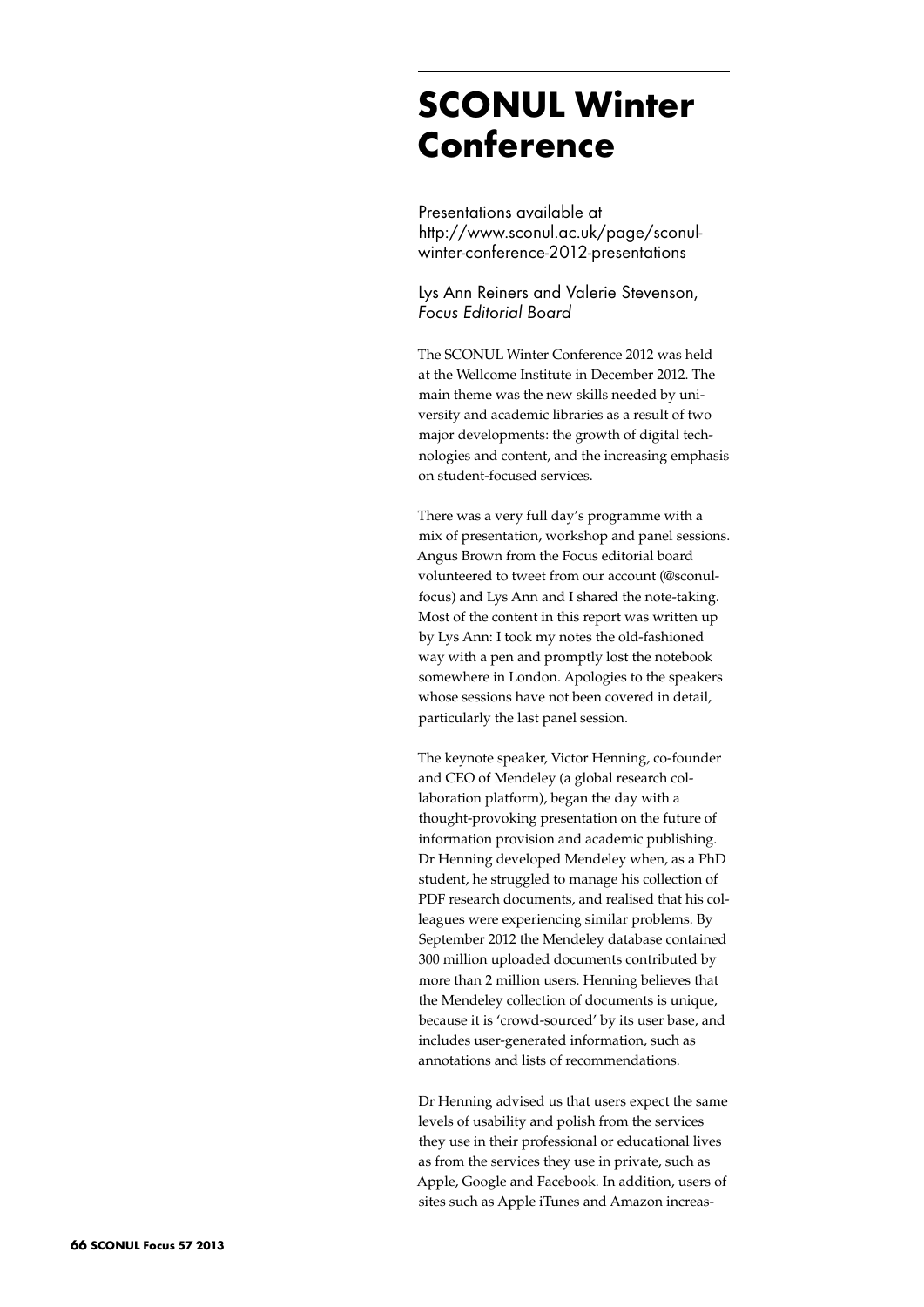ingly use social discovery rather than direct searching to identify useful resources. According to Henning, methods of information discovery have evolved through several stages, starting with centralised curation and searching, used, for example, by Yahoo and Google; moving on to focus on personal recommendations (Amazon); social broadcasting (Facebook and Mendeley); one-click social curation (Pinterest); and hybrid models (Google Search Plus). Dr Henning questioned if we are seeing the same trends in academic content discovery, quoting a study by King (2009)<sup>1</sup>, which found that most articles are found by browsing (e.g. through tables of content and journal websites), rather than through direct searching. In the same study, King also found that the more recent the article, the more likely it is to be found by browsing rather than by searching or using citations. Henning made the point that despite the importance of browsing as a method of identifying useful articles, most academic database providers appear to prioritise improving direct searching, rather than the browsing interface. In contrast, Mendeley's goal is to add a social layer to research data, using a model that pushes, rather than pulls information to users; for example, by generating personalised recommendations.

When considering what these developments mean for the future of academic publishing, Henning suggested that Mendeley is starting to fulfil some of the main functions provided by journals, including peer review, content discovery and prestige. His point of view appears to be supported by Werner Vogels, Vice- President of Amazon, who tweeted 'I strongly believe that Mendeley can change the face of science'.<sup>2</sup>

Dr Henning ended his presentation by advising librarians to follow the example of Mendeley, by providing open APIs to allow our users and partners to use their expertise to extend our services in ways that are relevant to them. This would enable librarians to focus on what we do well, while allowing others to contribute and help us to deal with the 'consumerization of everything'.

In the question and answer session that followed Dr Henning's presentation, David Ball, Consultant and formerly the University Librarian at Bournemouth University, suggested that since browsing was already popular with researchers, perhaps it was time to improve searching. Dr Henning replied that there is a trade-off between precision and recall; however, it is important that new services conform to behaviour that people have developed. In recent years, people have

become less used to active searching and more used to social discovery, and he believes that we should reflect on this trend and see what librarians can do to improve this aspect of our service.

The next session was made up of a series of short presentations on the challenges facing academic libraries and the skills that will be needed to face these demands.

## **Skills for delivering library services in a multidevice environment**

*Paul Walk, Director, Innovation Support Centre, UKOLN*

Paul described an environment in which users expect to access online services using a wide range of devices. These devices are evolving rapidly, and as a response to this, 'device-agnostic' web services (such as Mendeley), are becoming mainstream. Taking this further, he quoted Gartner, the IT research and advisory company, which stated that the 'personal cloud' will replace the personal computer as the centre of users' digital lives by 2014.<sup>3</sup> Today, users arrive at libraries equipped with a range of devices, but rather than worry about ensuring that library services can be accessed on these devices, it is perhaps more important for librarians to take into account the sets of services that users access, including services the library does not provide.

Paul identified a number of skills that will enable librarians to deliver services appropriate to this environment. He believes that it is important that efforts are made to keep up to date with new services, applications and cloud services, and for librarians to be able to understand and exploit modern web user interface design. Finally, librarians are advised that we need to be able to work with developers, and if possible, to learn to think like a developer.

# **Change, boundaries, skills and people value: a provocation**

*Stephen Town, Director of Information, University of York*

Stephen introduced his presentation by reminding us that provocation is likely to result in anger or violence – and judging from the instantaneous reaction to some of the sound-bites from his talk tweeted by delegates, this was a prophetic statement. It also highlights the misunderstandings that can occur when headlines are tweeted with no context: perhaps a discussion for another event. Stephen set out to disagree (without being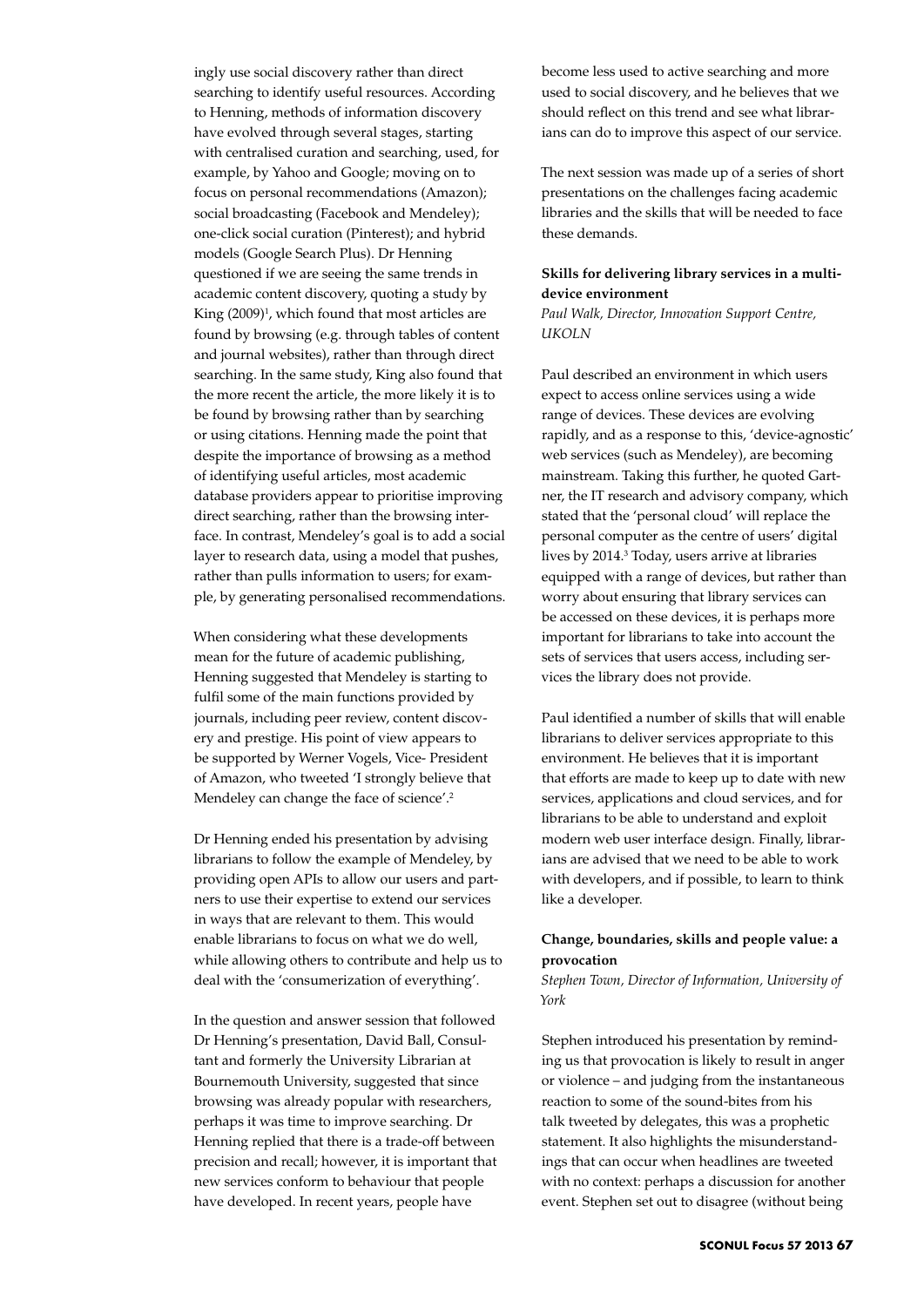disagreeable) with the emphasis on 'skills' and proposed a broader consideration of the management and development of human capital in the university information environment. Stephen's slides are available on the conference website and these provide more detail on his definitions of library value and human capital. He outlined a 'people proposition' which sets out to define what our people should know, what our people should be and what difference our people make. Concluding his provocation, Stephen put forward the view that skills are only (a small) part of solving boundary and change problems and that the current model ignores the most significant skills for organisational success.

# **High quality customer experience: learning from retail**

*Matthew Cunningham, Customer Services Manager, Loughborough University Library*

Matthew described how he used his retail experience to develop a customer service ethos at Loughborough University Library. He told us that in the eight years that he has led the Customer Services team, he has transformed it from an allfemale team with little customer service experience outside the library, to a diverse team that more accurately represents the customer base and with a wide range of previous customer service experience. The current staff of 32 now includes six men, 33% of the total being current students or recent graduates, and there is representation from a wide range of nationalities and age groups. Previous library experience is no longer a pre-requisite; good IT skills and customer service experience is more important.

The service is based around an integrated helpdesk which was created to provide a 'one stop shop', and is staffed by a rota drawn from all library teams (not just customer service staff). Matthew believes that the changes that he implemented have brought both benefits and challenges. Starting with the challenges, he reported that there was some resistance from other teams regarding staffing the helpdesk and answering circulation enquiries, and also that not all staff felt confident about having a customer-facing role. Some staff expressed concerns about the transient nature of student employment, which also results in higher recruitment costs. Moving on to the benefits, Matthew stated that having a work force that was more representative of the customer base made it easier to promote a high level of customer care, thanks to, for example, increased levels of empathy with the pressures experienced by stu-

dents. In addition, there is a larger pool of people available to staff this key service, and cross-team working is improved. The high level of customer service was noted in the Investment in People award (2010) and in the Customer Service Excellence accreditation (2011). Finally, in the Library User Survey, 2012, enquiry desks ranked first out of 15 library services users were most satisfied with.

#### **Management and storage of research data**

*David Kay, Strategic Development Director, Sero Consulting*

In this presentation, David Kay invited librarians to consider the long-term curation of research data. In particular, he posed the following questions: does the library community want to take responsibility for curating research data? If we do, do we really understand what is involved, and do we have the appropriate skills to undertake what is necessary?

With regard to the question of understanding what is involved, Kay suggests that the task may be simpler than we believe; in essence, he summarised it as: 'make sure there is enough capacity, label correctly and don't mess with content'. Regarding the skills necessary to curate research data, Kay believes that librarians already have many of these skills, and where they are lacking, we have relationships with professionals who do have them; for example, university ICT colleagues and commercial vendors.

Kay suggests that the question of who should take responsibility for the institution's research data is key for librarians. In Kay's opinion, this is a long-term agenda and institutions should be wary of devolving too much control to the commercial sector.

#### **Workshops and panel session**

The plenary session was followed by four workshops covering high-quality customer services; the online user experience; research data management and storage; and the boundaries of the library. These were highly interactive, facilitated sessions and the key points from each discussion were fed back to delegates in the main conference hall. Five panel members were invited to comment on the topics in their area of expertise: Sarah Porter, Head of Innovation, JISC; Annie Mauger, Chief Executive of CILIP; Professor Vesna Brujic-Okrectic, Chair of BAILER and Head of the School of Computing and information Systems at Kings